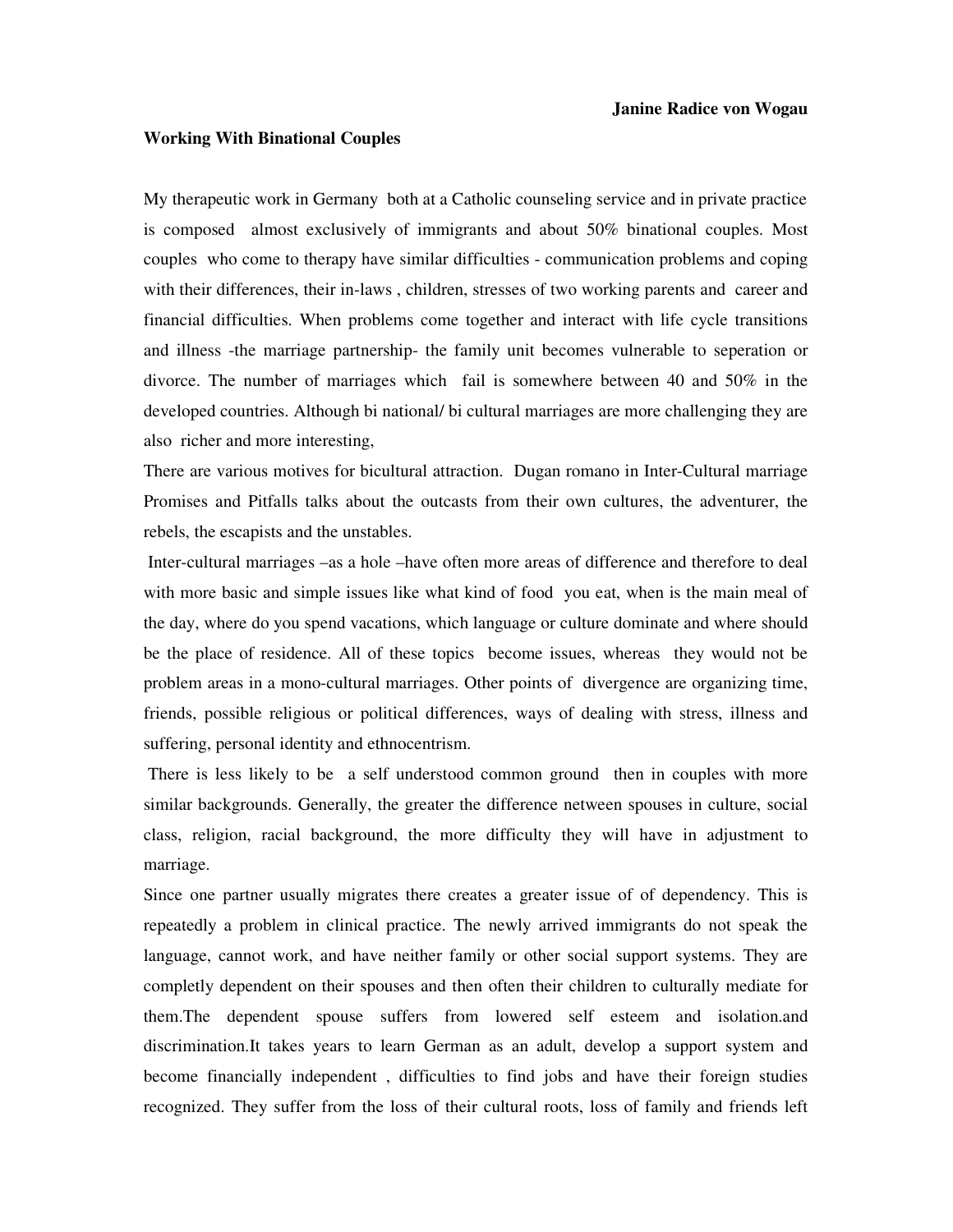behind and cultural and identity boundary conflicts. They need to adapt, at the same time maintain their personal and cultural identities. Their children become German and often do not even speak their native language or know very well their foreign parents culture. This dependency is often experienced as stress by the German spouse , who is responsible for financial maintenance of the family and all of the other tasks related to everyday life, such as. school, burocratic paper work and most outer oriented responsibilities. This can be taken advantage of to keep the immigrated spouse dependent. This can occur to the extreme of inhibiting that the spouse learns the language or has any activities outside of the domestic sphere.

 Athough the host country partner is definitely in a position of greater power, it is his or her culture, language and has often a family which strengthens his or her position. In my eight year clinical experience in southern Germany I have observed some interesting patterns. Usually it is women who migrate and follow their men - with the exception of African males who mainly are married to white German women.. African men-who find themselves unable to fill their male roles as bread winners, are viewed as sex objects and highly discriminated against in the work market. I was told by one client that Africans are seen alike monkeys, wild animals hanging from trees.

The English speakers from the developed countries are also the best off financially, have a higher educational level and are generally married to men of high social status. It's interesting how the world order reflects itself in the couple relationship.

Amongst the Heiratsmigrantinen from Latin America, the overwhelming majority are women. There is alot of variety.

 It is impossible to differentiate at first glance unless you are familiar with the subtle cultural cues which are social class related. The best advice is to to ask what their life was like in the own country, when and how they came. It is taking a migration narrative - an intervention detailed later in this article.

There are spouses who in their own countries have a much more priveledged position then the middle class German with household . There they had servants, chaufeurs, beach and country vacation houses and family names. Some came here as students, others met husbands who were vactioning or working in L.A.

Those of lower social classes , who might have worked informally in the Sexarbeitbereich were looking for a salvation for their very difficult economic reality. They also have the fantasy of having a family, being happy and marrying a blond blue eyed German prince charming. They hope to work here and have the possibility to send home money to family and